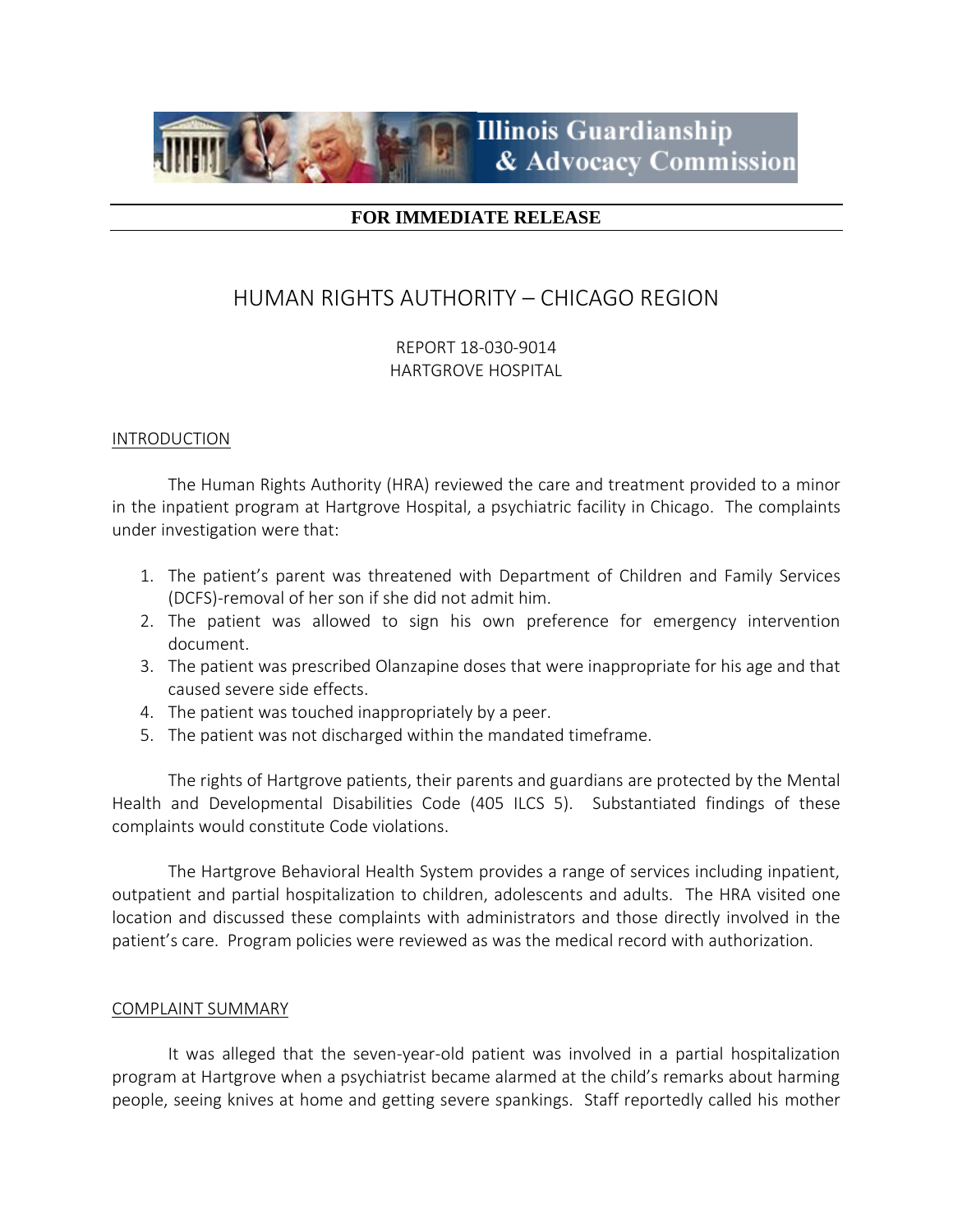and told her to come sign him in for admission or they would call the DCFS and have him taken away, and she complied. During his stay, the patient was allowed to sign his own preference for emergency intervention document and he was prescribed Olanzapine, 5 mg, which, when he got home, caused him to be hot and sweat profusely. The parent checked with a pharmacist who reportedly told her the child was overmedicated. The complaint further states the parent signed a discharge request on October 1 and had to appear at the hospital to demand her son's release on October 6.

### FINDINGS

1. The patient's parent was threatened with DCFS-removal of her son if she did not admit him.

5. The patient was not discharged within the mandated timeframe.

The patient's record contained an application by an adult for admission that was completed and signed by an emergency services counselor on September 22, 2017. The patient's mother signed the admission documents on September 24, and it was noted that the full list of discharge rights and advocacy contact information had been reviewed with the parent in detail. A rights of recipients form was reviewed and completed at the same time.

A "step-up" or clinical alert-related form to increase level of care accompanied the admission documents which noted the patient to have said to staff on the  $22^{nd}$  that he was going to jump out of a window or stab himself and that he heard commanding voices. A program manager who filled out the form described how the patient was talking to himself, responding to voices and stating ways to harm himself; he carried on and said that he knew where knives were and how easy it would be to use them. A note on the side of the form indicated that a psychiatrist would call the parent.

The attending psychiatrist's assessment report stated that she had reached the parent who said she would come in, but when was uncertain. The physician expressed her concerns about the child's hyperactivity, poor impulse control and attention as well as his suicidal thoughts and the voices. The parent shared her own concerns about recent troubles at school, and after discussing medication options, said she would come to the hospital. There was no indication of any contest in the discussion or mention of the DCFS at this point, and a targeted discharge date was set at September 29.

There were several physician and social work notes throughout the patient's stay that referenced their invites to the parent for visits or family sessions and her reluctance or inability to appear. Special hours and appointments were extended, and the parent agreed to hold a family counseling session by phone in one instance. A progress note on the 29<sup>th</sup>, the planned discharge date, described how the patient claimed to be abused by his mother. He told the psychiatrist that she would whip him pants down with an extension cord and said it really hurt the DCFS was called, and discharge was delayed until the situation was cleared. Entries over the next days reflected Hartgrove's attempts to get word from the department without much success, and the parent and psychiatrist met on October 1 to discuss the matter. The parent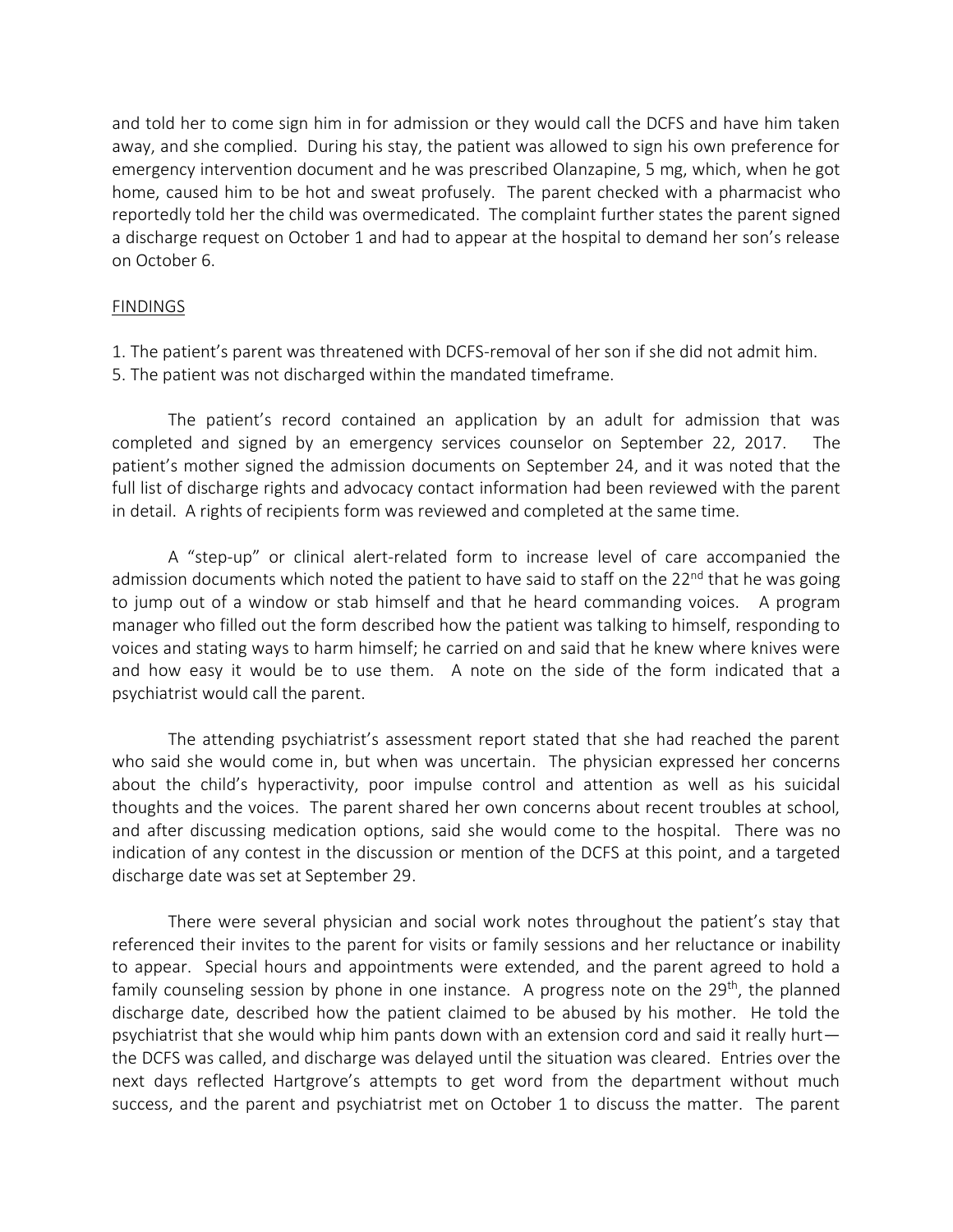denied all accusations, and she was encouraged to sign a discharge request to help move things along. The form was signed then, clearance was received on October 6, and the patient was discharged home that day; exactly five days from the request.

The intake counselor who completed the admission forms was unavailable for the HRA's visit, so we spoke with another intake staff who was familiar with the case and what occurred at admission. She recalled how the parent was difficult to reach and that when she came in to sign the forms, she expressed her worries and wanted more intense treatment for her son. She said he was still having behavior problems and his voices were uncontrollable even after being in the partial program. The staff said that at no time was the DCFS mentioned or used as a threat at the time of admission. She explained that sometimes DCFS contact is warranted but never as a threat and that the staff would initiate petitions under the right circumstances. A therapist and the psychiatrist verified their documented accounts of when the patient began to cry abuse and their duty to report. They said the discharge request form was offered to help assure the parent of their intentions and they tried to reach DCFS workers regularly until they got word that all was ok.

#### CONCLUSION

Hartgrove's admissions policy states that a minor may be admitted by application of a parent or guardian in compliance with the Mental Health Code. Parents and guardians are provided with related rights information and given copies of all admission forms. The only mention of DCFS contact within the policy, is for when a parent remains uninvolved in a patient's need for hospitalization. A parent or guardian may request a minor's discharge at which time psychiatric evaluation is underway and the patient is either discharged within five days or a petition and certificates are filed in court.

Under the Mental Health Code, any minor may be admitted upon application of a parent or guardian, if the facility finds the minor appropriate for hospitalization (405 ILCS 5/3-503). Whenever a parent or guardian requests the discharge of a minor under Section 3-503, the minor must be discharged at the earliest appropriate time, not to exceed five days, unless a petition for review and two certificates are court filed (405 ILCS 5/3-508).

There is no evidence in the record or by staff recollection of the parent even objecting to her son's hospitalization let alone being threatened with DCFS intervention. The department was reached only when the patient claimed abuse at home; the parent signed a request for discharge which was honored right within the mandated timeframe. A rights violation is not substantiated.

### SUGGESTION

-Verbal parental consent for admission should be noted and staff-witnessed on admission forms.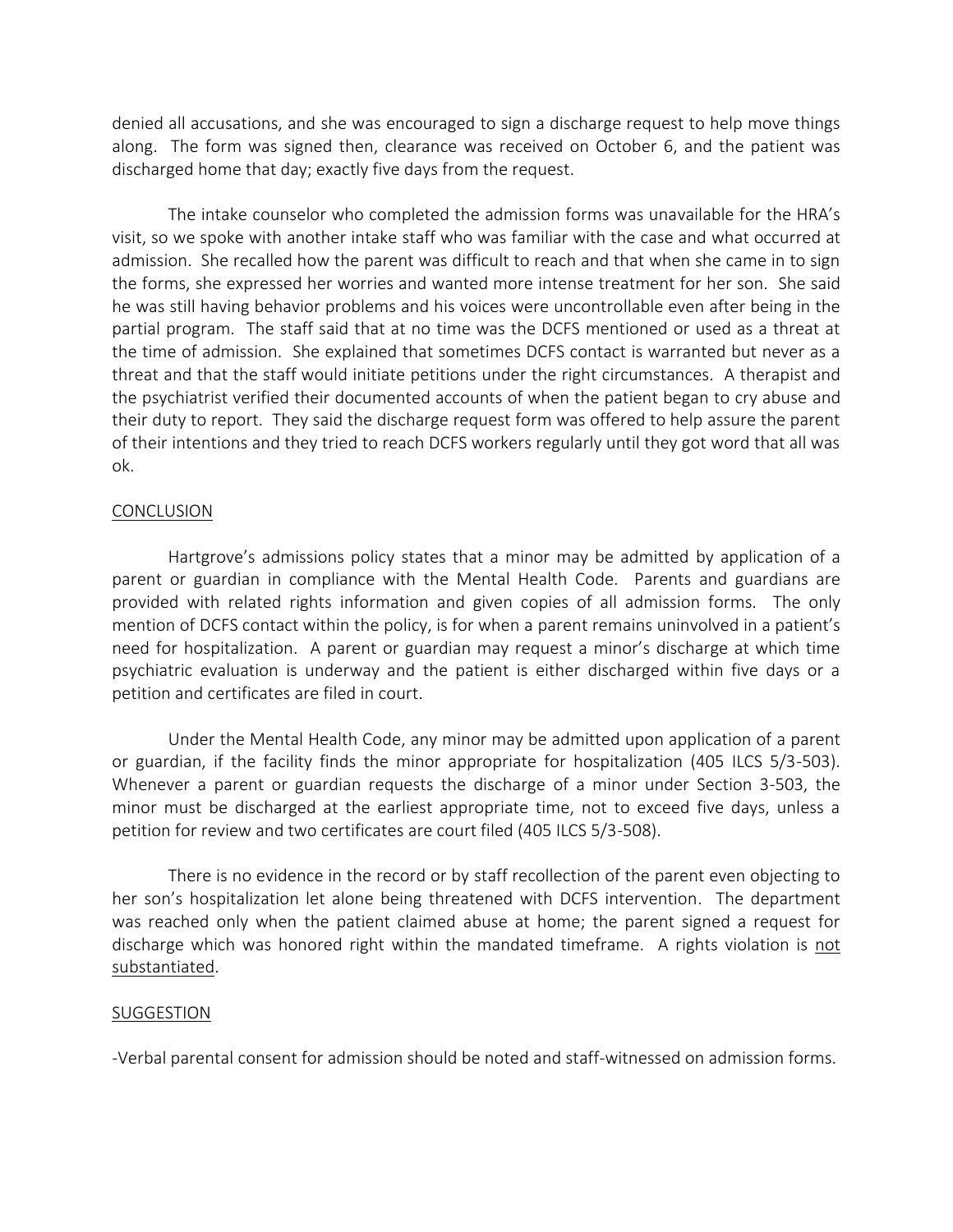2. The patient was allowed to sign his own preference for emergency intervention document.

The record included a de-escalation preference form that permits any patient to alert the staff to what helps them calm down during stressful and emergent situations. Among other options like "looking out the window", this patient selected medications as his first preference and restraints his last. He and a staff member signed the form, but there is no indication that his choices were relayed to his mother or that his preference for medication was noted on his treatment plan.

The staff said that they do in fact ask all patients, including children, for their preferences for help when emergencies arise. No one could say how or when this patient's preferences were shared with his parent.

# Pursuant to the Code,

*Upon commencement of services…the facility shall advise the recipient as to the circumstances under which the law permits the use of emergency forced medication…under…Section 2-107, restraint under Section 2-108, or seclusion under Section 2-109. At the same time, the facility shall inquire of the recipient which form of intervention the recipient would prefer if any of these circumstances should arise. The recipient's preference shall be noted in the recipient's record and communicated by the facility to the recipient's guardian or substitute decision maker….* (405 ILCS 5/2-200 d).

*The recipient's preferences regarding emergency interventions under subsection (d) of Section 2-200 shall be noted in the recipient's treatment plan.* (405 ILCS 5/2-102 a).

# **CONLUSION**

The Code makes no stipulation on the age of a patient when establishing the right to designate preferences for emergency interventions. The complaint that this minor patient was allowed to do so is not a potential rights violation. The Code does stipulate however, that a patient's designation shall be communicated to any guardian or substitute decision maker and noted in his or her treatment plan, neither of which were done in this case, at least by documentation. A violation of his full protected right on the subject is substantiated.

# RECOMMENDATIONS

-Remind staff to always communicate stated emergency intervention preferences to guardians and substitute decision makers and add a check box to verify completion on the de-escalation form. (405 ILCS 5/2-200 d).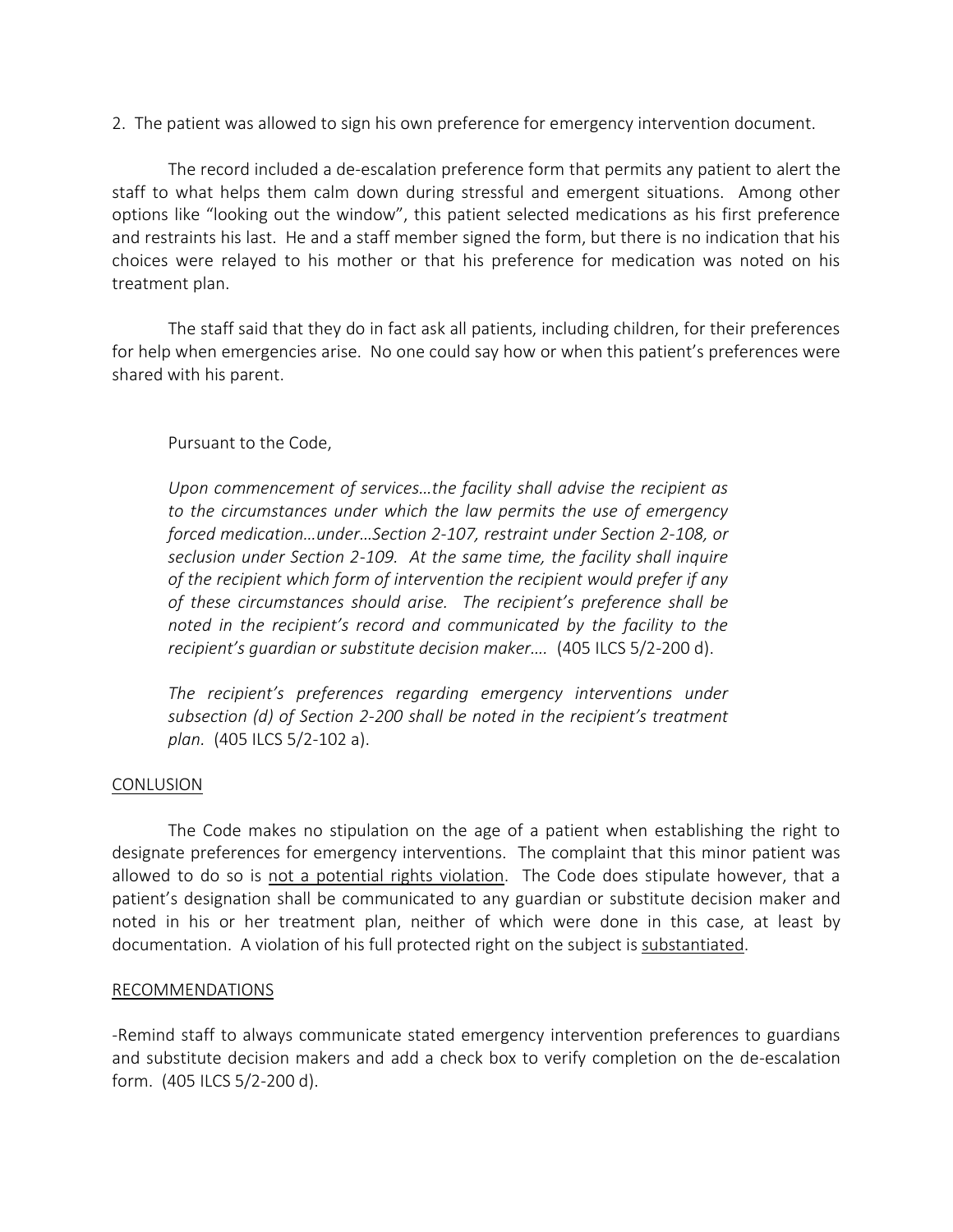-Add emergency intervention preferences to all treatment plans. (405 ILCS 5/2-102 a).

3. The patient was prescribed Olanzapine doses that were inappropriate for his age and that caused severe side effects.

The record showed that Zyprexa (Olanzapine), 2.5mg at bedtime, was ordered on September 23, the day after this patient's admission. Discharge orders upped the dose to 5mg. Parental consent was obtained by phone on the  $23<sup>rd</sup>$  according to the chart, and written drug information was shared with the patient the day after it was started. There is no indication whether the same written information was forwarded to the parent. There were also no psychiatry entries that referenced side effect trouble with Zyprexa.

The psychiatrist explained to the HRA that her patient was having troubles sleeping and that the doses she prescribed were "pretty low". Asked about side effects, she said he displayed none, and certainly nothing like profuse sweating. She said he had no complaints although he was a little tired in the mornings. Regarding informed consent, the staff said they always cover medication risks, benefits, side effects and alternatives with patients and guardians, by phone when parents are not present, but they were unsure of whether written drug information reached this parent.

### CONCLUSION

Hartgrove policy states that a parent or guardian will provide informed consent for minors. Under necessary conditions for informed consent: "1. The patient (or parent or guardian) has the capacity to give an informed consent. The attending Psychiatrist may determine if a patient has the decisional capacity necessary to provide informed consent." The policy also outlines steps for obtaining treatment consent from absent parents, but nowhere does it ensure that written drug information is provided or sent to them.

The Code meanwhile, calls for written drug information to be provided to patients before treatment is started and the same written drug information to be given to their substitute decision makers (405 ILCS 5/2-102 a-5).

The HRA cannot say whether the patient was overmedicated or whether he experienced resulting side effects and defers to the prescriber who said she was not concerned. But, in order to be adequately informed, the parent has to receive written information about the drug she ultimately questioned and there is no documented evidence of that being done, only that the young patient was adequately informed. A violation of the Code's informed consent process is substantiated.

### RECOMMENDATION